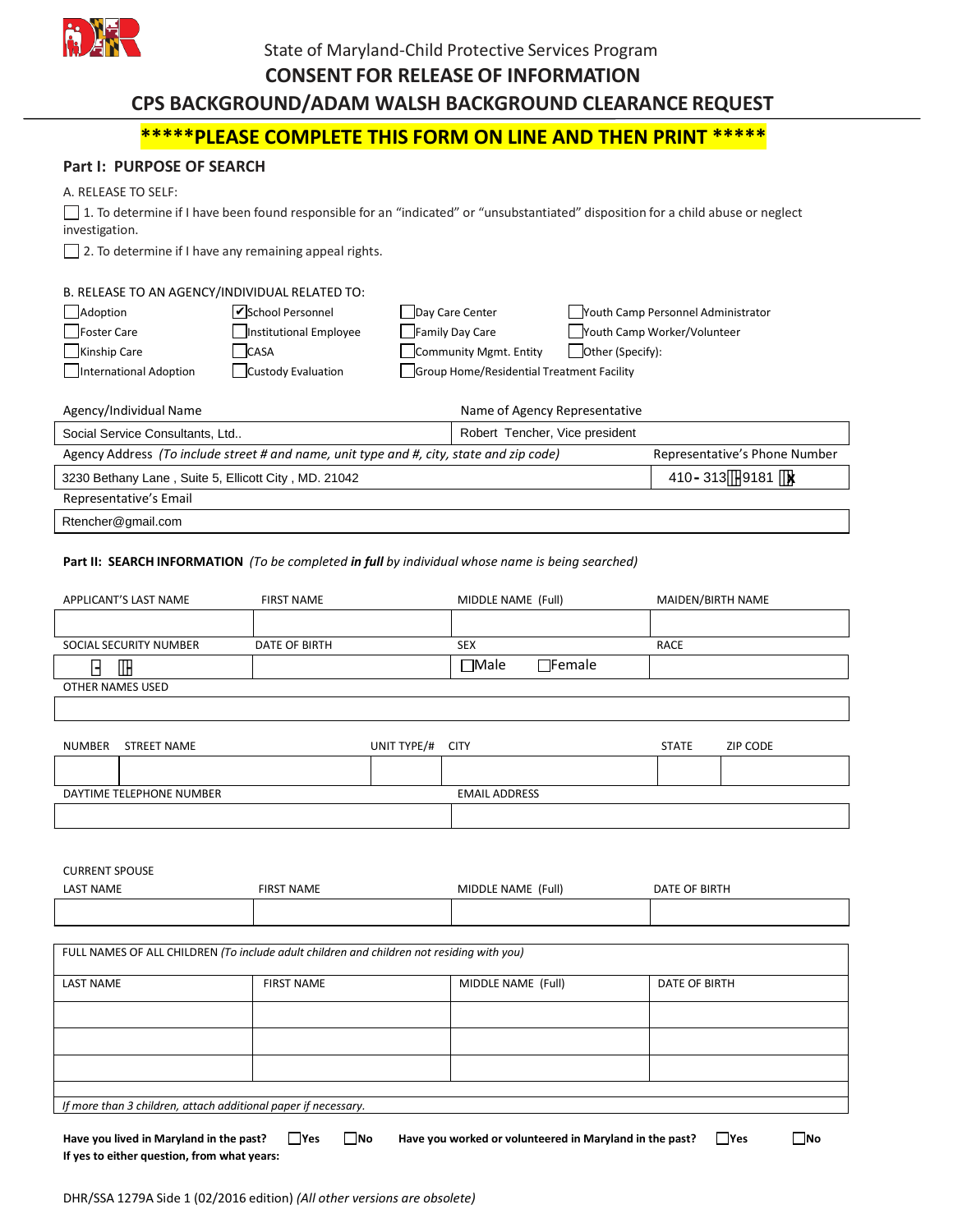| PRIOR ADDRESSES (List all within the past 7 years in Maryland.) |                    |             |              |          |             |
|-----------------------------------------------------------------|--------------------|-------------|--------------|----------|-------------|
| NUMBER                                                          | <b>STREET NAME</b> | <b>CITY</b> | <b>STATE</b> | ZIP CODE | <b>DATE</b> |
|                                                                 |                    |             |              |          |             |
|                                                                 |                    |             |              |          |             |
|                                                                 |                    |             |              |          |             |
|                                                                 |                    |             |              |          |             |

## **Part III: AUTHORIZATION**

Pursuant to Code of Maryland Regulations § 07.02.07, pertaining to the confidentiality of Child Protective Services investigations and reports, I hereby authorize the Maryland Department of Human Resources (DHR) to notify *(agency or individual as listed in Part I)* as to whether a local department of social

services has identified me as responsible for "indicated" child abuse or neglect in any record maintained by the Maryland Department of Human Resources, any local department of social services, and Child Protective Services.

# **\*\*\*\*\*STOP\*\*\*\*\*REVIEWTHATALLSECTIONSARECOMPLETE\*\*\*\*\*\* \*\*\*\*\*PRINTTHISFORMBEFOREPROCEEDINGTOPARTIV\*\*\*\*\***

| <b>PART IV: SIGNATURE</b> (If Applicant is under age 16, must be signed by Applicant's parent/guardian) | <b>DATE</b> |
|---------------------------------------------------------------------------------------------------------|-------------|
|                                                                                                         |             |
|                                                                                                         |             |
| (Print name of signature above)                                                                         |             |
|                                                                                                         |             |
|                                                                                                         |             |
|                                                                                                         |             |

## **PART V: CERTIFICATE OF ACKNOWLEDGEMENT OF INDIVIDUAL BEFORE A NOTARY PUBLIC**

City/County of: State of:

Acknowledged before me this day of day of the state of the state of  $\sim$  20  $\sim$ .

NOTARY PUBLIC

My commission expires: \_\_\_\_\_\_\_\_\_\_\_\_\_\_\_\_\_\_\_\_\_\_.